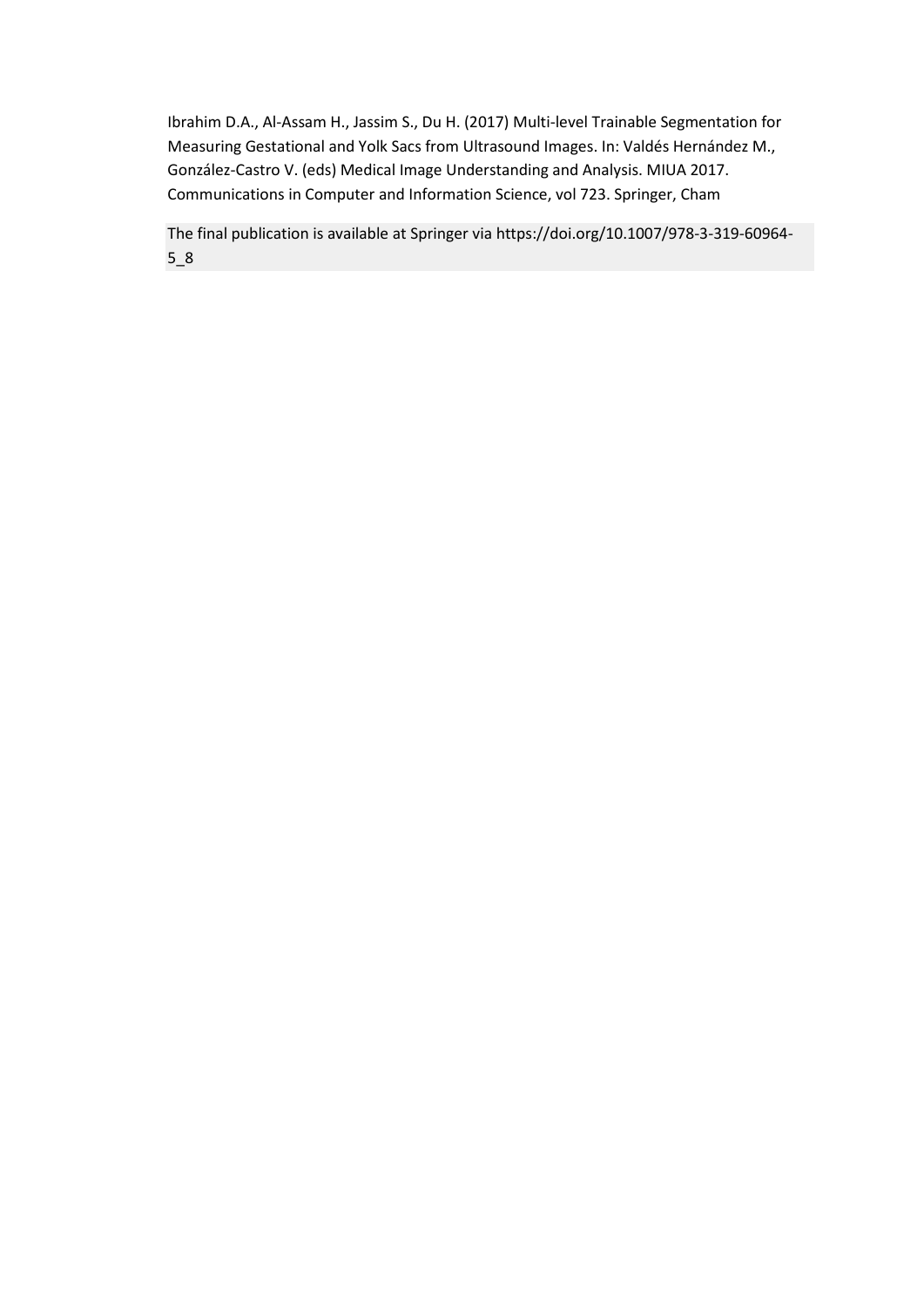# **Using Trainable Segmentation and Watershed Transform for Identifying Unilocular and Multilocular Cysts from Ultrasound Images of Ovarian Tumour**

Dheyaa Ahmed Ibrahim, Hisham Al-Assam, Hongbo Du, Sabah Jassim Department of Applied Computing, University of Buckingham, Buckingham, UK. (Dheyaa.Ibrahim@buckingham.ac.uk),

#### **ABSTRACT**

Ovarian masses are categorised into different types of malignant and benign. In order to optimize patient treatment, it is necessary to carry out pre-operational characterisation of the suspect ovarian mass to determine its category. Ultrasound imaging has been widely used in differentiating malignant from benign cases due to its safe and non-intrusive nature, and can be used for determining the number of cysts in the ovary. Presently, the gynaecologist is tasked with manually counting the number of cysts shown on the ultrasound image. This paper proposes, a new approach that automatically segments the ovarian masses and cysts from a static B-mode image. Initially, the method uses a trainable segmentation procedure and a trained neural network classifier to accurately identify the position of the masses and cysts. After that, the borders of the masses can be appraised using watershed transform. The effectiveness of the proposed method has been tested by comparing the number of cysts identified by the method against the manual examination by a gynaecologist. A total of 65 ultrasound images were used for the comparison, and the results showed that the proposed solution is a viable alternative to the manual counting method for accurately determining the number of cysts in a US ovarian image.

## **1- INTRODUCTION**

The lack of specific symptoms in ovarian cancer has been the leading cause of death from gynaecological cancers [1]. However, one of the most important aspects of treating this 'silent killer' is to accurately characterise and determine benign from malignant tumours. This determination is necessary to prevent unnecessary procedures, such as surgery, for those patients with benign masses whilst also allowing the optimisation of treatment for those with malignant masses. Nevertheless, it is still an arduous task to detect ovarian cancer in the early and treatable stages.

In order to characterise benign or malignant masses and distinguish the tumour types, ultrasound imaging has become the most widely used method due to its useful imaging characteristics, which can be separated into two aspects. The first aspect is the morphological features that are detailed on a B-mode image. These include unilocular and multilocular cysts, fluid, tumours, internal wall structure, papillary projections and acoustic shadows. The second beneficial aspect is the combined use of Doppler images to gain blood flow information. The results of these different aspects enable clinicians to determine the seriousness of the imaged mass [2] [3]. However, to gain a more accurate classification of tumour type, International Ovarian Tumour Analysis (IOTA) researchers created a model system that utilised sonography. These models include the Simple Rules, Risk of Malignancy Index (RMI), Logistic Regression models (LR1 and LR2) and the most recent ADNEX risk model [4].

In order to automatically extract these tumour characteristics, it is necessary to first segment the B-mode ultrasound image. However, accurate segmentation is largely determined by the quality of the image as artefacts, such as speckle, attenuation, signal dropout and shadows can make the task extremely complicated. These quality impacts can lead to boundaries being missed due to the presence of these artefacts and acquisition orientation of low contrast between the regions of interest [5].

The recent development of several novel ultrasound image segmentation algorithms has led to an increased focus on segmentation techniques. These algorithms are divided into five categories, which are thresholding [6], clustering [7], edge detection [8], region growing [9] and trainable segmentation [10]. Whilst these algorithms have shown significant success in many applications, one has yet to be developed that can be applied to all images. Indeed, many of these algorithms have shown suitability for a particular application rather than a general applicability across all applications. The simplicity and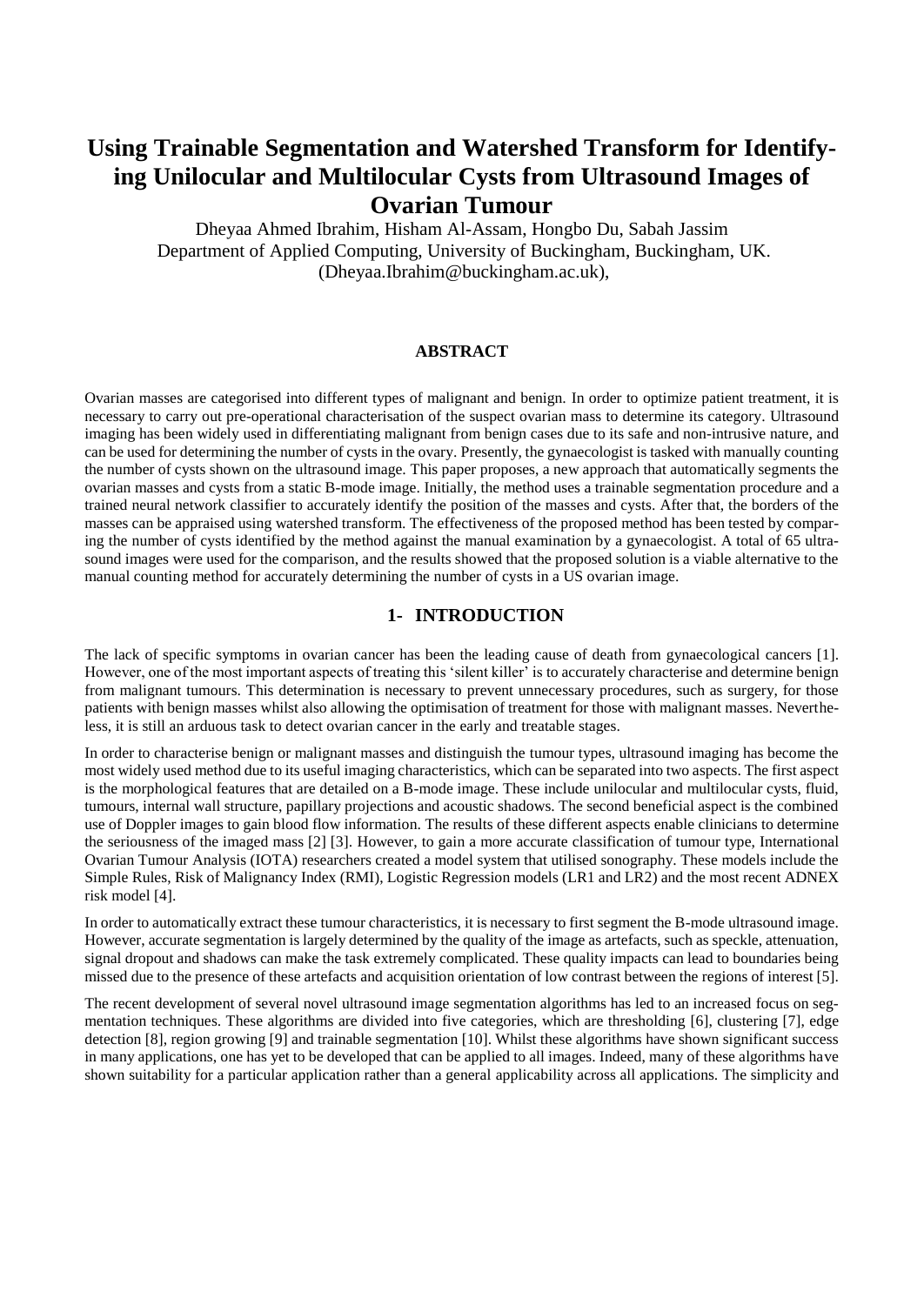efficiency of the thresholding methods makes them an appealing choice. Nevertheless, these algorithms are unable to separate different parts that have the same grey area. As the algorithms are based on traditional histograms, they are unable to process images with a closely unimodal histogram particularly in the cases where there is a significant difference in size between the target region and the background. Much improved segmentation results can be gained by employing clustering methods that partition an image into different regions of homogeneity. However, this type of methods is prone to oversegmentation; this must be addressed in to ensure effective feature extraction. One type of the most widely used segmentation algorithms is the edge detection method, which identifies points where there is an abrupt change in the greyscale level. However, the effectiveness of the methods reduces in images when the number of edges and closed curves or boundaries increases. These algorithms show improved results when compared to the thresholding algorithms using various image sets; nevertheless, the sequential nature of the typical region growing process limits its overall efficiency. This is because the produced regions are dependent on the scanned order of pixels and the values of the first scanned pixels that define a new segment.

The aforementioned problems associated with existing segmentation algorithms have led to the increased focus on developing accurate and more efficient image segmentation approaches. Whilst significant improvements have been made, there are still many obstacles that need to be overcome. This has encouraged the development of machine learning based solutions that extract regions of interest using pixel level classification made by classification models, such as a support vector machine or a neural network, trained from training data with known labels. The machine learning work as an attractive choice providing the system has a robust set of segmented training sample images [11].

This paper focuses on the use of cyst extraction from ultrasound images in order to make an identification of the tumour type. As the quality of the image dictates the success of the image segmentation, it is necessary to combine the initial segmentation stage of the neural network's trainable segmentation and the watershed transform in order to accurately establish the location and border of the area of interest. The trainable segmentation approach is presented in which the author details a two-class machine learning-based image segmentation technique that is capable of extracting the cysts from the image. After the initial learning stage, a neural network, trained classifier is able to carry out the segmentation process. Following this, the overlaying that occurs with watershed transform can then be solved using the distance function. The minimal grey value for each object is labelled using the h-minima and the border estimation between the overlapped objects is achieved through the application of the watershed transform. The results show that the proposed solution is a viable alternative to the manual counting method for accurately determining the number of cysts.

The rest of this paper is organised in four further sections. Section 2 describes the diagnosis of ovarian tumours. Section 3 describes in detail the proposed method. Section 4 evaluates the effectiveness of the proposed method with experimental data. Finally, Section 5 concludes the paper and outlines several possible ways to further improve the method.

# **2- OVARIAN TUMOUR DIAGNOSIS BASED ON ADNEX MODEL**

The Assessment of Different NEoplasias in the adneXa (ADNEX) model has been developed by scientists of the IOTA group. This model can differentiate between early and late stage (II-IV) primary cancers, secondary metastatic cancers, borderline tumours and benign tumours, with a risk percentage for each stage. The ADNEX model is based on six ultrasound parameters and three clinical parameters that offer risk calculation. The six ultrasound-image parameters used in the ADNEX model are: lesion diameter in mm, solid tissue proportion, number of papillary projections, number of cysts (10 or more, yes or no), the presence or absence of acoustic shadows, and the presence or absence of ascites. The three clinical parameters used are type of medical centre (oncology vs other hospital), age of patient in years, and serum CA125 level in µml-1 in the blood [3]. Validation of the model was achieved using parameters collected by experienced ultrasound clinicians with a special interest in gynaecological ultrasonography, who were equivalent in experience and knowledge to UK radiology consultants (Education and Practical Standards Committee, European Federation of Societies for Ultrasound in Medicine and Biology (EFSUMB). The benefit of this model is that it allows for effective patient triage due to its ability to identify the tumour stages. As such, patients can be rapidly assessed and propelled along the most suitable management pathways for their tumour stage, whether that is surgery, conservative follow-up or treatment at a specialist cancer unit. However, it is also beneficial to be able to identify the tumour malignancy sub-type as less aggressive treatment options are available for early-stage ovarian cancers and borderline ovarian tumours. This less aggressive treatment often allows younger women to retain their fertility. Identification of metastatic ovarian cancers should, nevertheless, be treated in the same manner as the primary cancer [3] [4].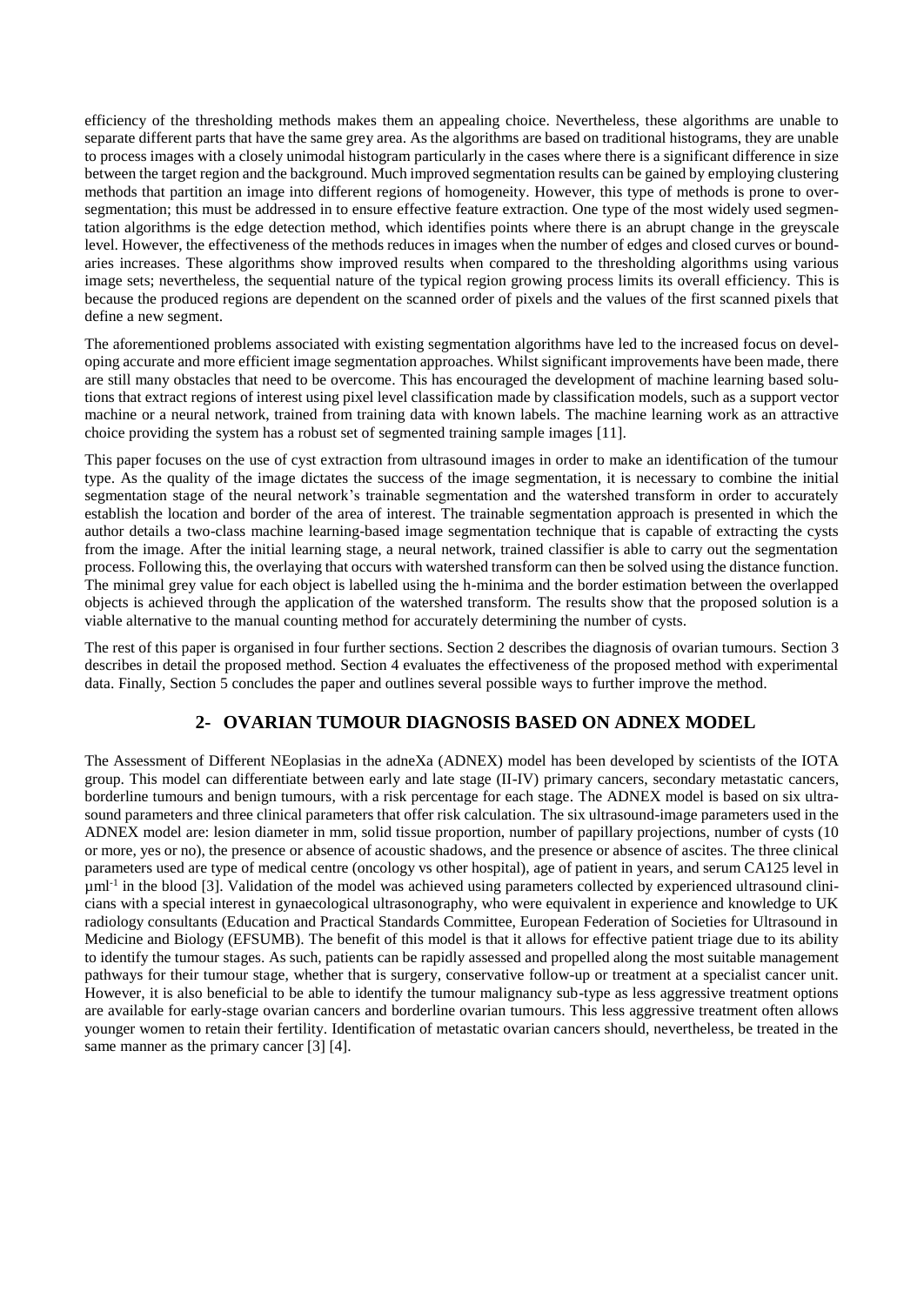This research specifically considers the automatic extraction of one particular ultrasound-image parameter from the list, i.e. the number of cysts.

# **3- PROPOSED METHOD**

#### **3-1 Process Framework of the Proposed Method**

Figure 1 below illustrates the process framework for the proposed method for automatic identification of ovarian cysts from static B-mode ultrasound images. To accurately locate a cyst within a given image, the process consists of two main steps. First, the neural network's trainable segmentation is able to isolate the cyst by carrying out the initial segmentation second, the watershed transform to distinguish the border. The paper presents a trainable segmentation approach devised by a formulation of a two-class machine learning-based image segmentation technique that is able to distinguish the cyst sac from the ultrasound image. The segmentation approach can be carried out by a trained classifier (neural network) after learning has occurred. Following this, the distance transform can be used as this considers the object shape and interior. The minimum grey value for each object in labelled using the application of h-minima (Marker-controlled) and the border estimation between the overlapped objects is carried out by watershed transform.



**Figure 1**: The proposed system

#### **3-2 Trainable Segmentation**

The trainable segmentation aims to separate the region of interest (ROI), i.e. the tumour area, from the rest of the image. This process starts by collecting a number of training images each of which is then divided into a number of samples. A sample is a small square window of pixels of certain size, e.g. 3x3, taken either from areas inside (Class 1) or from areas outside (Class 2) the ROI. A set of HOG features (which are explained in detail later in this section) are then extracted from each window, forming a feature vector for the sample. A neural network classifier is then trained from this collection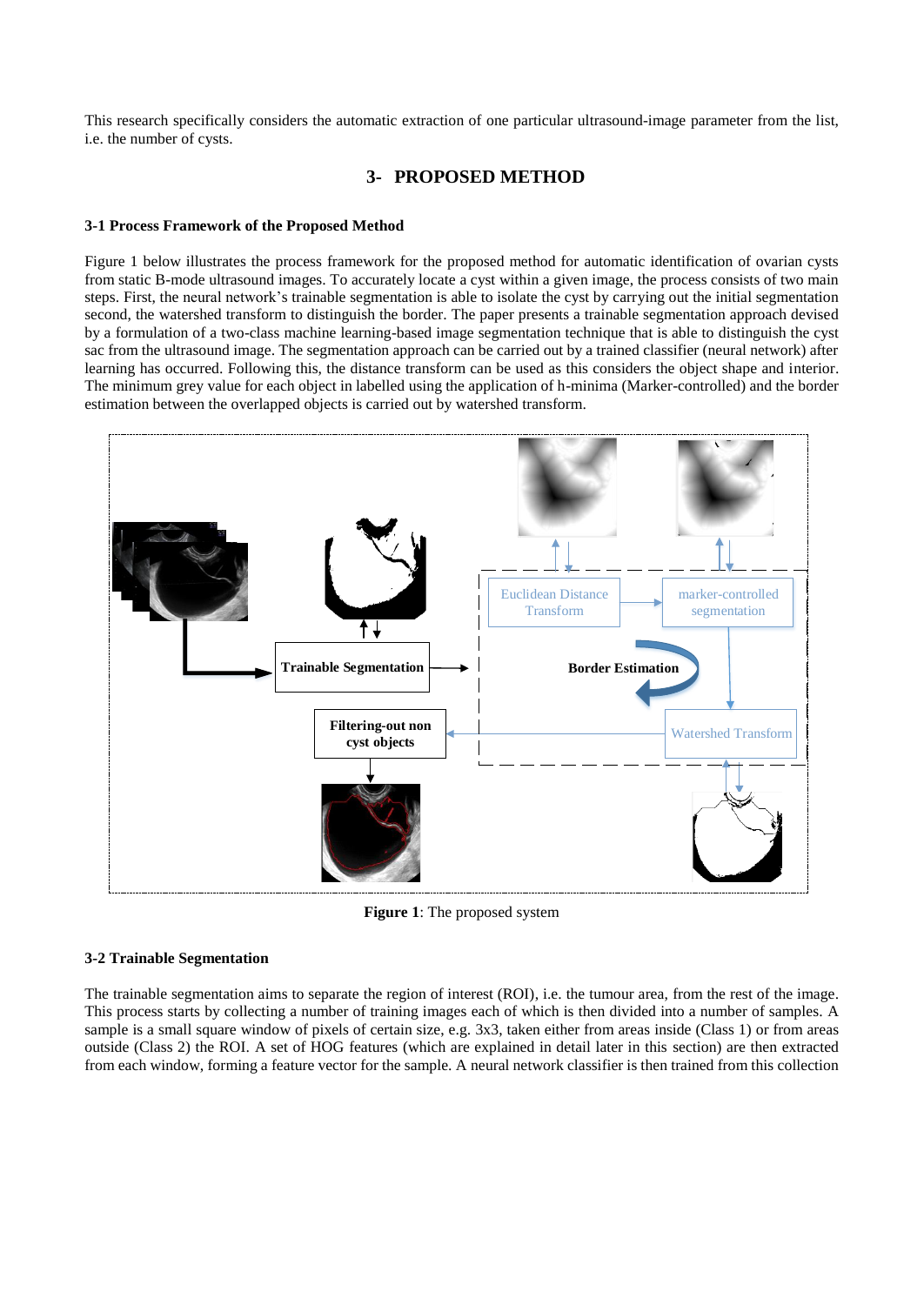of labelled feature vectors. After completion of the neural network training, an image to be segmented is scanned pixel by pixel. A small window of the same size, e.g. 3x3, is taken around each central pixel whereby the HOG feature vector is extracted from the window, and classified as being either inside or outside the ROI by the trained neural network. When the window is classified as being inside the ROI, the central pixel is then labelled also as being inside the ROI. Similarly, when the window is classified as being outside of the ROI, the central pixel is labelled as being outside. Once all the pixels of the image are labelled, the neighbouring pixels of "inside" class form the segmented ROI.

The HOG features, or histogram of oriented gradients, are general descriptors that are used for object identification in digital images. The feature extraction method was meant to quantify the occurrence of gradient orientation within a local image region. This is achieved by creating windows, or cells, around the pixels, and generating a local one-dimensional gradient direction or edge orientation histogram. This local histogram can then be contrast-normalised to improve invariance to shadowing and illumination [12] [13]. The whole process shows in Figure 2. Using this method, the shape and appearance of the object can be deduced by analysing the gradient intensity and edge directions within an image.



**Figure 2:** HOG process

#### **3-3 Cyst Border Estimation**

The estimation of the cysts border is achieved by using the binary image produced by the trainable segmentation stage as input. It is possible that separate objects may overlap. To differentiate the shapes of the individual objects all connected objects need to be separated. To estimate accurately the borders of the overlapping objects, this step of the proposed method involves a sequence of processing stages (see Figure 1), starting from Euclidean distance transform, followed by H-minima, and finally the watershed transform.

#### **Euclidean distance transform and H-minimum (Marker-control)**

Where overlapping objects is evident, a subsequent process of segmentation is needed after initial image segmentation which is able to detect these aggregates. Popular methods for aggregate detection and segmentation include the distance transform method [5] of aggregate associated binary images and watershed transform [6] application following the introduction of adequate markers. Binary image distance transform is determined in the following manner: every pixel x in set A, DT (A) is its distance from x to the complement of A,

$$
DT(A)(X) = \min\{d(x, y), y \in A^c\}
$$
 (1)

A binary image's distance transform is, therefore, calculated by assuming that  $A<sup>c</sup>$  is the set of 1- valued pixels; this forms a greyscale image that can then be segmented using the watershed transform. However, unless the markers have been appropriately selected and applied, it has been shown that watersheds are prone to significant over-segmentation.

Figure 3 shows the effect of a typical distance transform calculation. The first 'coarse' segmentation generates a binary image of two overlapping objects (Figure.3(a)). However, the coarse segmentation does not separate overlapping objects, as such, it is possible to generate this binary image by using the neural network's trainable. This binary image is then negated (Figure.3 (b)), before having the distance transform applied to generate the greyscale image in Figure 3(c). It can be seen here that the black region in Figure 3(b) that are the furthest from the white background appear as maxima. Despite this, several local maxima also appear as a result of figure morphology characteristics. By complementing the greyscale image in Figure 3(c), Figure 3(d) is generated giving a white background and the former maxima appear as minima. This method is described as an inner distance transform. The watershed transform is then applied to Figure 3(d) to generate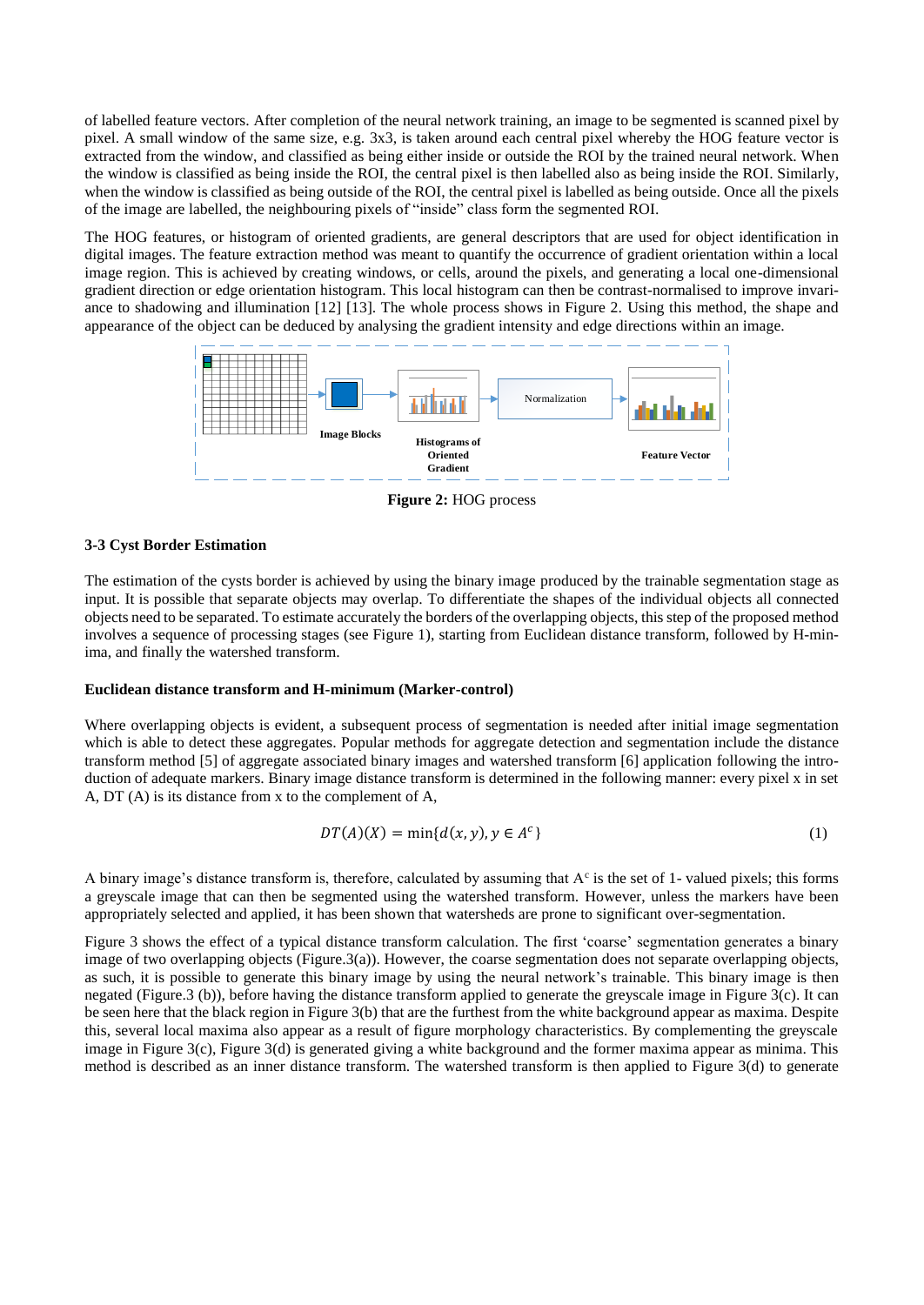separation between the overlapped objects. It is possible to complement the region to be segmented outside of the aggregate to obtain adequate external markers. Over-segmentation causes the generation of the specious minima therefore it is necessary to ensure the construction of adequate markers.



**Figure 3:** (a) Binary image from overlapping objects, (b) complemented binary image, (c) distance transform of the image in (b), and (d) complemented distance transform. Notice the maxima and minima indicated by arrows in (c) and (d).

It is possible to use several greyscale morphological functions when setting the inner marker process; this will control the negative effects of specious minima prior to the application of the watershed transform. These morphological functions include:

- The imposition of minima at specific points by inserting a  $-\infty$  value in a specific position to eliminate the existence of local minima in other points within the greyscale image. When these are placed in appropriate points, effective markers are created.
- From the result of the inner distance transform, the *H*-minima can be applied to eliminate all of the minima with a depth that is equal to or less than a given positive threshold. This will reduce the remaining minima's depth within the magnitude of the threshold, therefore local minima can be eliminated by using an appropriate threshold and the generated regional minima can be used as effective markers.

The implementation of this method can be completed using a morphological sup-geodesic reconstruction ∇*D* of the surface intensity of the image *f*. *h* determines the surface increased by the threshold and the structuring element that defines the connectivity is  $D$  [14] [15].

$$
HMIN_{h,D}(f) = f(\nabla_D(f+h))
$$
\n(2)

Despite this simplistic description, the actual task of determining appropriate H-minima transform thresholds and identification of a suitable place to impose a minimum is complex and non-trivial. It is easy to misplace the markers thereby allowing specious minima to remain. Additionally, regional minima can merge thereby preventing marker isolation. By analysing it can be seen that the actual task requires the elimination of specious minima as well as the minimum in the blob connections. This needs to be done whilst simultaneously maintaining the isolation of the two minima that reside at the approximate centre of the overlapping objects that need to be segmented.

#### **Watershed Transform**

In order to achieve initial separation between the overlapped objects, this paper utilises the application of the fast immersion-based watershed transform formulated by Vincent and Soile [16] on the output of the gradient-weighted distance transform. As illustrated in Figure 1, the watershed transform helps in closing the border of the cyst (see the output of the watershed compared with the output of the trainable segmentation in Figure 1.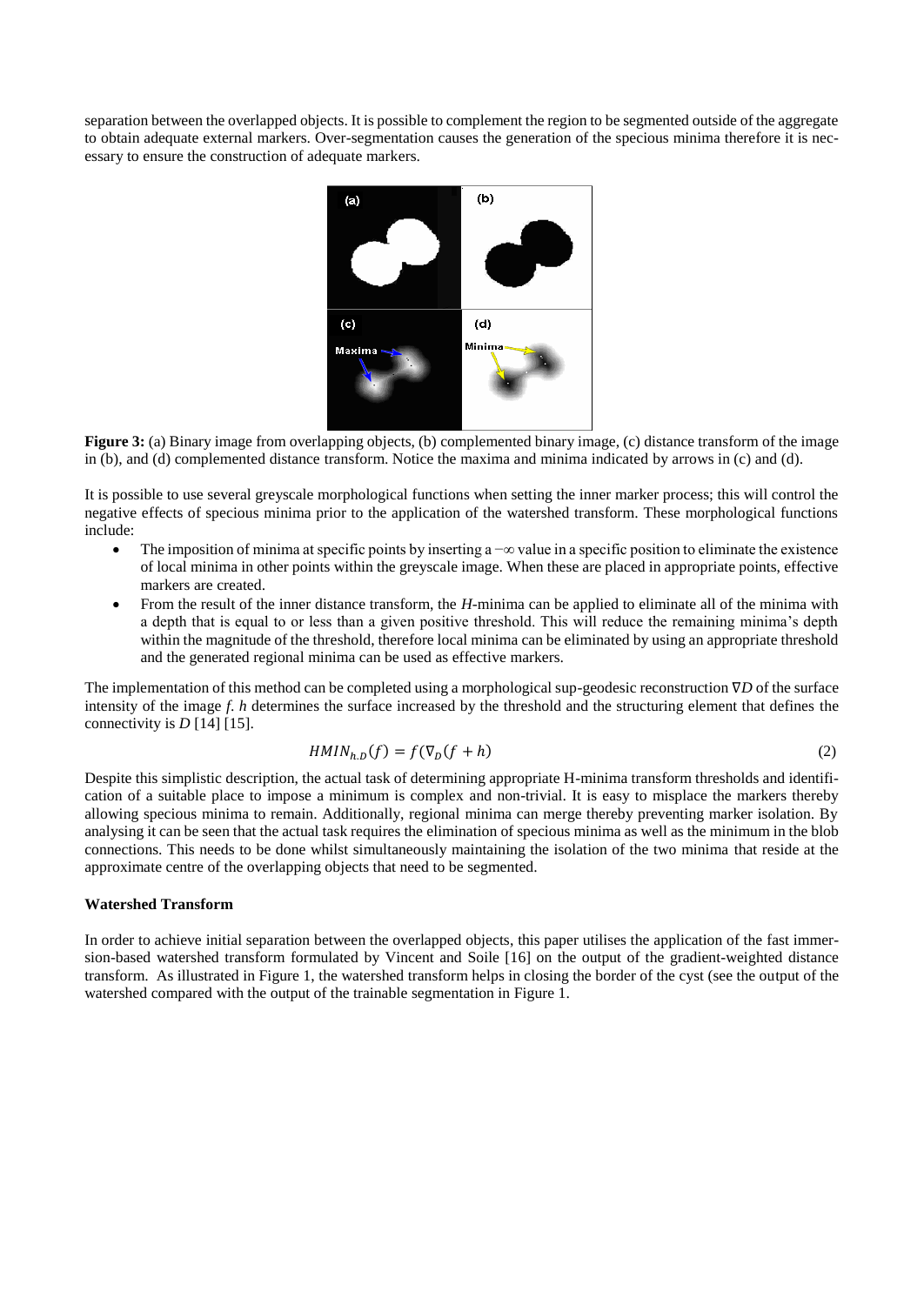# **4- RESULTS & EVALUATION**

#### **4-1 Dataset**

All static ultrasound images of ovarian tumours used in this study are the results of ultrasound scans conducted on women recruited into the IOTA study. All women in this study underwent surgical removal of the tumours between November 2005 and November 2013 with a known histological diagnosis. They all signed a written informed consent form to allow the use and analyse the data for research purposes. For this study, a 2D B-mode ultrasound image of a surgically removed adnexal mass was used, due to its representation of the final histopathology. We retrieved a total of 65 ultrasound images of 65 anonymous patients from the IOTA database (Astraia software gmbh, Germany) at the Department of Gynaecological Ultrasonography, Campus Gasthuisberg, KU Leuven, Belgium. Each image is a 2D B-mode ultrasound scan image of the surgically removed tumours.

#### **4-2 Result**

To obtain a ground truth to evaluate the effectiveness of our proposal, a domain expert was asked to manually count the number of cysts in 65 ultrasound images. This is then used as a ground truth to compare the automatic measurements against. We found that 54 out of 65 images were accurately segmented and produced the correct number of cysts with and 11 images producing incorrect number of cysts. Therefore, the success rate of producing the correct number of cysts is around 83%. Figure 4 shows a more detailed comparison between manual and automatic measurements in relation to the number of cysts in each ultrasound image. The blue part of the automatic counting represents the true positive (i.e. the number of images that have a correct cyst count) whereas the red part represents the false positive (i.e. the number of images that have inaccurate cyst count).



**Figure 4**: Cyst counting- Automatic vs. Manual

#### **4-3 Evaluation of the Proposed Method**

As we mention previously, this paper aims to companies the trainable segmentation with watershed transform to binarize the image and reconstruct the missing border. To analyse the performance of the proposed segmentation algorithm, the trainable segmentation utilised a 2-layer back-propagation neural network that was trained with 100 sample regions generated from 8 training images.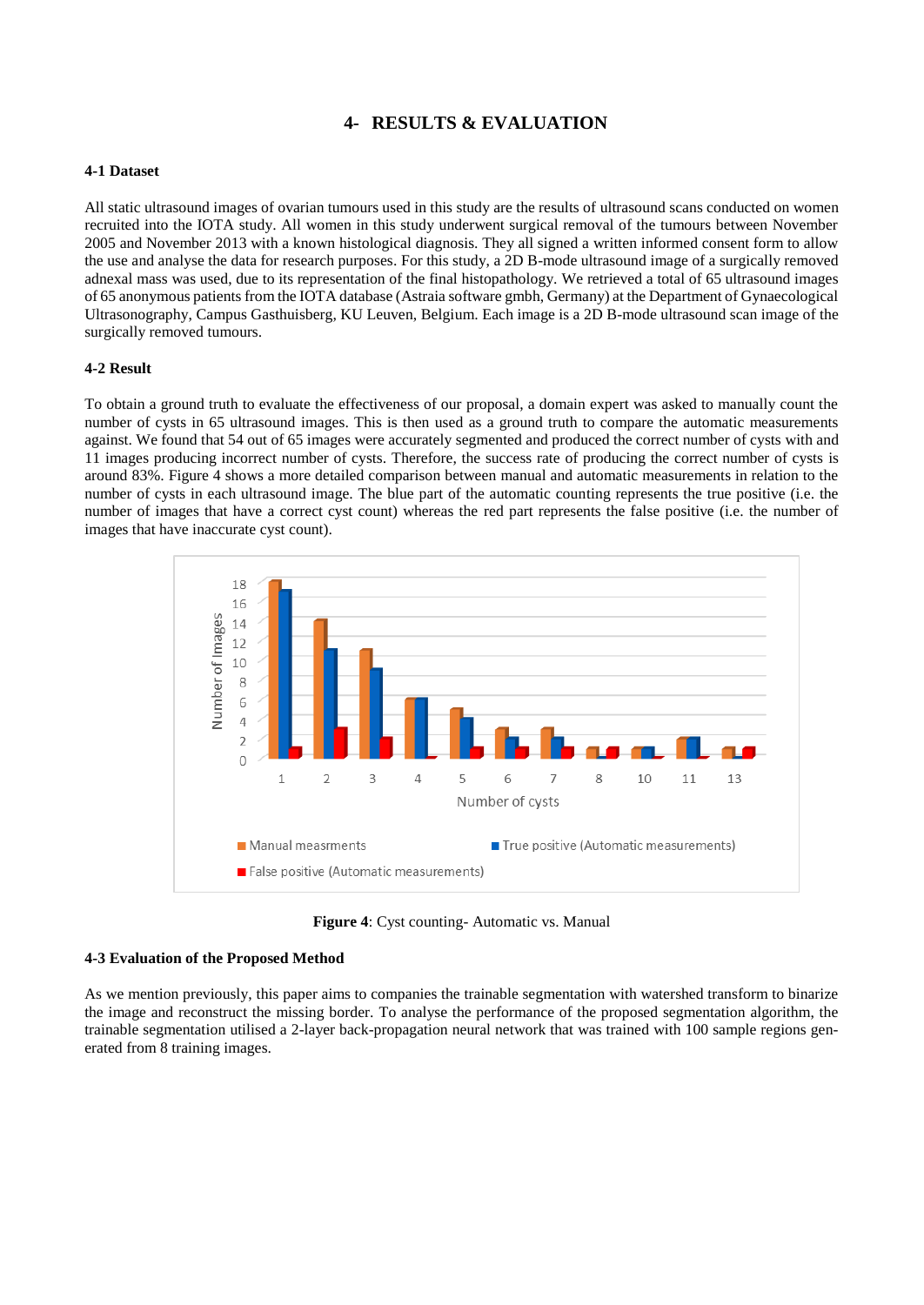Border estimation by mathematical morphology is a methodology based upon the notions of watershed transform. Unfortunately, this transform leads to an over segmentation problem. To overcome this problem, a marker-control strategy has been used. This technique is based on the idea which machine vision system knows from other source the entail location of the objects to be located. Figure 5 shows that the link between the border estimation techniques is very important. i.e. if we applied the watershed transform directly on the binary image we will have an over-segmentation problem. Therefore, using the Euclidian distance transform is a way to define the properties which will be used to mark the objects.

Figure 5 shows the experimental results whilst Figure 5.a displays a benign mass' ROI and Figure 5.b shows that result of the trainable segmentation. The results generated using border estimation are shown respectively in Figures 5.c-f. As such, the proposed algorithm displayed superior results with accurate boundary outlines and an overall better performance.



**Figure 5**: Segmentation Result, (a) original image, (b) trainable segmentation, (c) distance transform, (d) Hminima, watershed transform, (e) segmented image

# **5- CONCLUSION**

This paper presented a novel approach for automatic segmentation of ovarian cysts from static B-mode ultrasound images to count the number cysts in the image, which is a strong indicator of the type of the underlying tumour. The paper highlighted the difficulties associated with segmentation of such images that arise from the colour intensities overlap between of the cyst and those of the background tissues. The segmentation framework starts with a trainable segmentation to identify the tumor areas followed by distance and watershed transforms to estimate the cyst borders. The results showed that the proposed solution was able to generate a good estimation of the number of cysts. Indeed, the results showed a closely comparable results with obtained manual by a domain experts.

### **Reference**

[1] K. Chan and T. Selman, "Testing for ovarian cancer," Best practice \& research Clinical obstetrics \& gynaecology, vol. 20, no. 6, pp. 977-983, 2006.